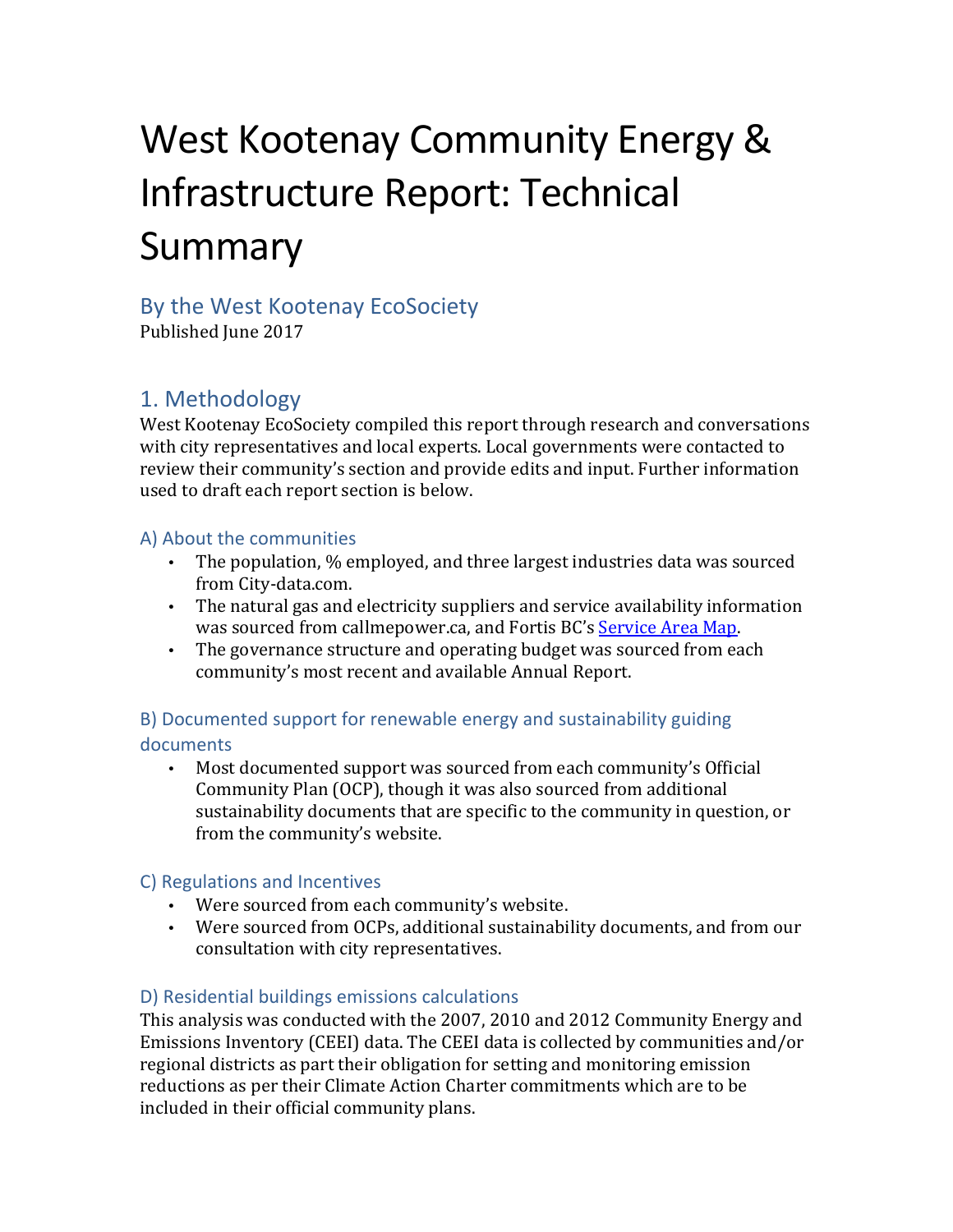In this report, the Residential Buildings: Per Capita Energy Consumption Analysis was the only analysis conducted with the CEEI data, since data available to the public for the transportation and Industrial sectors are incomplete and/or were thought to be of insufficient quality.

Consumption in kilowatt-hours  $(KWh)$  and Giga Joules  $(G)$ , and CO2 equivalent in tonnes  $[CO2e(t)]$  values listed in the report were calculated by the following means: Electrical:

- Total Electrical Consumption (KWh)/Population = **Per Capita Electrical Consumption (KWh)**
- Total CO2e (t) Emissions form Electricity Consumption/Population = **Per** Capita CO2e (t) Emissions from Electricity Consumption

**Natural Gas:** 

- Total Natural Gas Consumption (GJ)/Population = **Per Capita Natural Gas Consumption (GJ)**
- Total CO2e (t) Emissions from Natural Gas Consumption/Population = **Per** Capita CO2e (t) Emissions from Natural Gas Consumption

Heating Oil, Propane, Wood:

- [Total Heating Oil Consumption  $(G)$ ] + Total Propane Consumption  $(G)$ ] + Total Wood Consumption (GJ) ] / Population = **Per Capita Heating Oil, Propane & Wood Consumption (GJ)**
- [Total CO2e  $(t)$  Emissions from Heating Oil Consumption + Total CO2e  $(t)$ ] Emissions from Propane Consumption  $+$  Total CO2e (t) Emissions from Wood Consumption] / Population = **Per Capita CO2e (t) Emissions from Heating Oil, Propane & Wood Consumption**

#### Total CO2e $(t)$ :

• Calculated Per Capita CO2e (t) Emissions from Electricity Consumption + Calculated Per Capita CO2e (t) Emissions from Natural Gas Consumption  $+$ Calculated Per Capita CO2e (t) Emissions from Heating Oil, Propane & Wood Consumption = Total CO2e (t) Consumption Per Capita

Note that there is an asterisk located next to the Heating Oil, Propane  $& Wood$ Values. This is because these values are estimates based on best practices and regional variances. More information regarding these calculations can be found in the 2010 Report: Residential Heating Oil, Propane, and Wood Heat Estimates for BC Communities prepared for the BC Ministry of Environment by Enerficiency Consulting.

## E) Highlighted projects

• Highlighted projects were selected for the purpose of showcasing a variety of energy demand side management programs as well as implemented renewable energy infrastructure.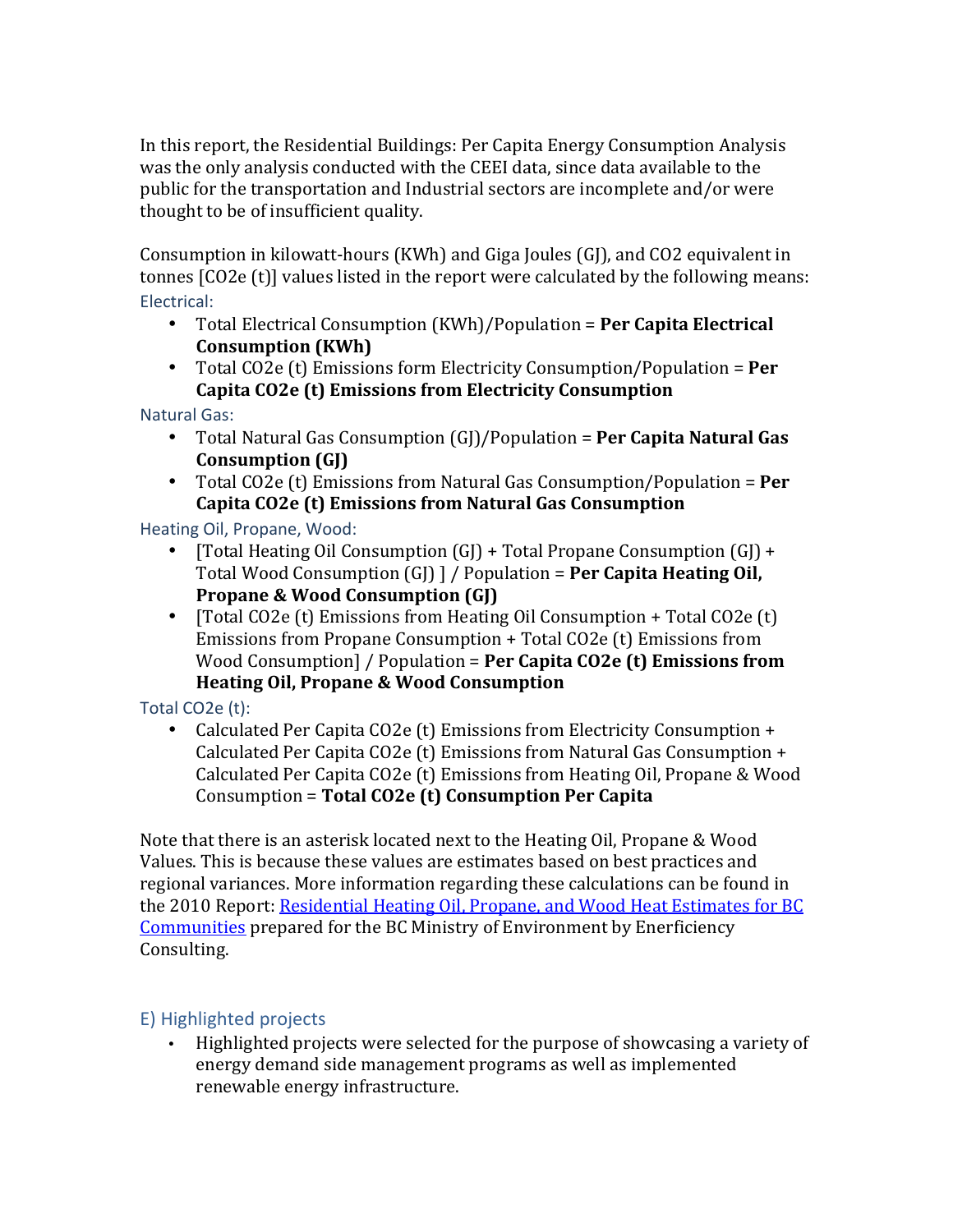• Technical information was sourced from reports if they were available, from media publications, and from contacts at local governments.

# 2. List of Referenced Documents & Web Resources

Below are the documents EcoSociety reviewed to compile this report.

#### Region Wide

BC Climate Action Toolkit: Community Energy and Emissions Inventory Initiative, n.d., http://www.toolkit.bc.ca/community-energy-and-emissions-inventoryinitiative

BC Climate Action Toolkit: Official Community Plan (OCP), n.d., http://www.toolkit.bc.ca/tool/official-community-plan-ocp

BC Energy Step Code, 2017, http://www2.gov.bc.ca/gov/content/industry/construction-industry/buildingcodes-standards/energy-efficiency/energy-step-code

BC Hydro: Generating Your Own Electricity – Net Metering, 2017, https://www.bchydro.com/energy-inbc/acquiring\_power/current\_offerings/net\_metering.html?WT.mc\_id=rd\_netmeteri ng

BC Hydro: Home Renovation Rebates, 2017, https://www.bchydro.com/powersmart/residential/savings-and-rebates/currentrebates-buy-backs/home-renovation-rebates.html

British Columbia Climate Action Charter, n.d., http://www.cscd.gov.bc.ca/lgd/library/BC\_CLIMATE\_ACTION\_CHARTER.pdf

Carbon Tax Act, 2008, http://www.bclaws.ca/civix/document/id/consol22/consol22/00\_08040\_01

Community Energy & Emissions Inventory: Full CEEI (2007, 2010, 2012) – Updated 2016, 2016, http://www2.gov.bc.ca/gov/content/environment/climatechange/data/ceei

Fortis Rebates & Offers, 2017, https://www.fortisbc.com/Rebates/RebatesOffers/Pages/Results.aspx?type=home s&city=Nelson

Fueling Change in the Kootenays: Strategy Backgrounder, 2016, http://salmo.ca/wp-content/uploads/2016/05/Fueling-Change-in-the-Kootenays.pdf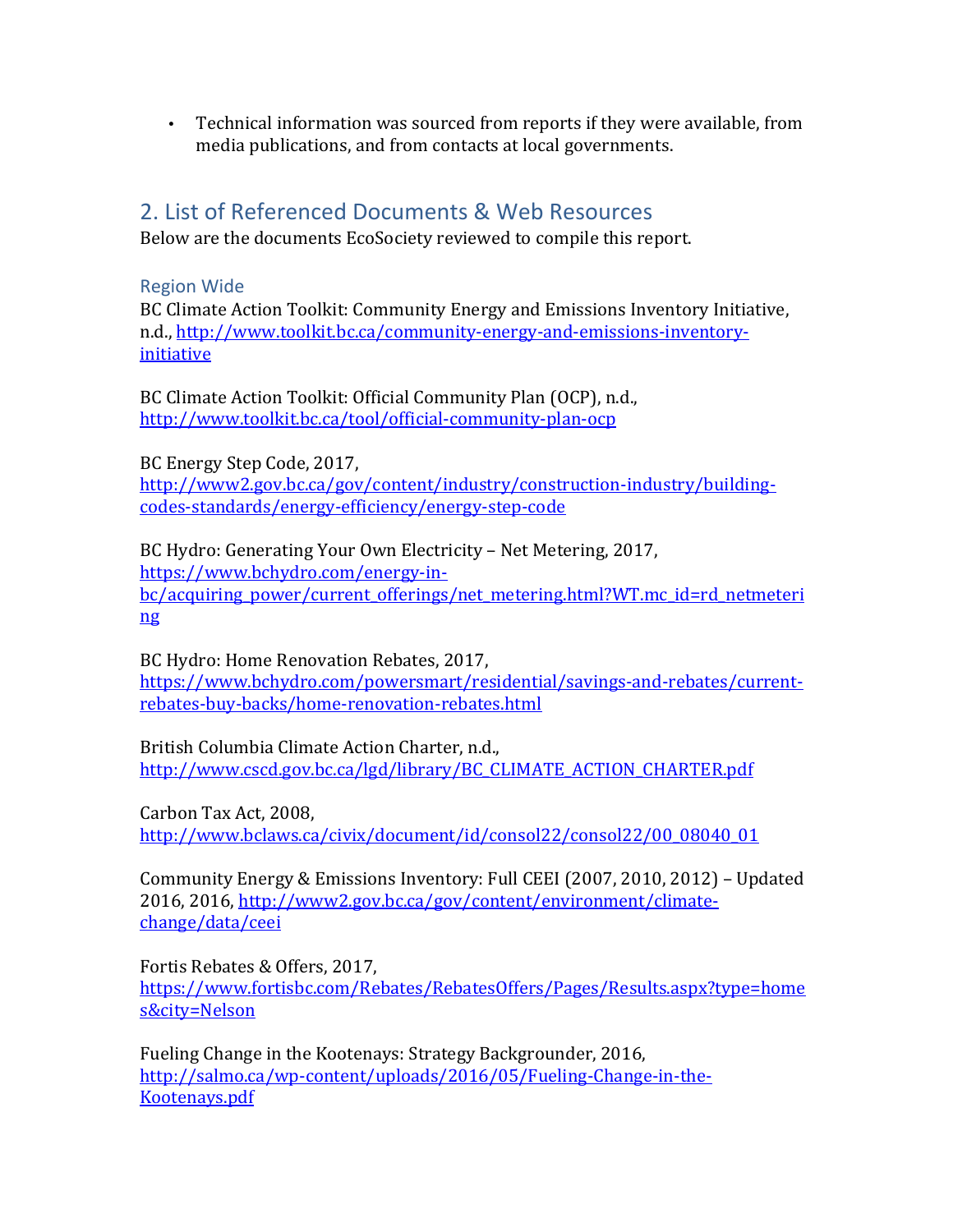Greenhouse Gas Reduction Targets Act, 2007,

http://www.bclaws.ca/civix/document/id/complete/statreg/07042\_01#section2

Local Government Department: Greenhouse Gas (GHG) Emission Reduction Targets, Policies and Actions, 2017. http://www.cscd.gov.bc.ca/lgd/greencommunities/targets.htm

Local Government (Green Communities) Statutes Amendment Act, 2008, https://www.leg.bc.ca/pages/bclasslegacy.aspx#/content/legacy/web/38th4th/3rd\_read/gov27-3.htm

Regional District of Central Kootenay: Strategic Community Energy & Emissions Plan (SCEEP), 2016,

http://www.rdck.ca/assets/Services/Sustainability~and~Environmental~Initiativ es/Documents/2016-09-15-SCEEP\_Final.pdf

Strategic Community Energy & Emissions Planning: Executive Summary for Fortis BC, 2016.

Residential Heating Oil, Propane, and Wood Heat Estimates for BC Communities, 2010, http://www2.gov.bc.ca/assets/gov/environment/climate-change/zorphaned/ceei/residential\_heat\_estimates.pdf

#### **Castlegar**

City of Castlegar: Integrated Community Sustainability Planning Community Assessment: Final Report, 2007, http://www.castlegar.ca/pdfs/CastlegarICSPAssessmentFinal.pdf

City of Castlegar: Official Community Plan Bylaw No. 1150, 2011 Schedule "A", 2011, https://www.castlegar.ca/pdfs/OCP\_Bylaw\_1150.pdf

City of Castlegar: Pedestrian & Bicycle Master Plan, 2008, http://castlegar.ca/pdfs/Pedestrian\_Bicycling\_Master\_Plan.pdf

City of Castlegar: Report to Council – Budget 2016 and the 2016-2020 Five Year Financial Plan, 2016, https://www.castlegar.ca/pdfs/budget\_2016.pdf

Town of Creston Town of Creston: Annual Report, 2015, http://www.creston.ca/ArchiveCenter/ViewFile/Item/402

Town of Creston: Freshly Picked Future Official Community Plan: Draft Copy, 2017, http://www.creston.ca/DocumentCenter/View/1359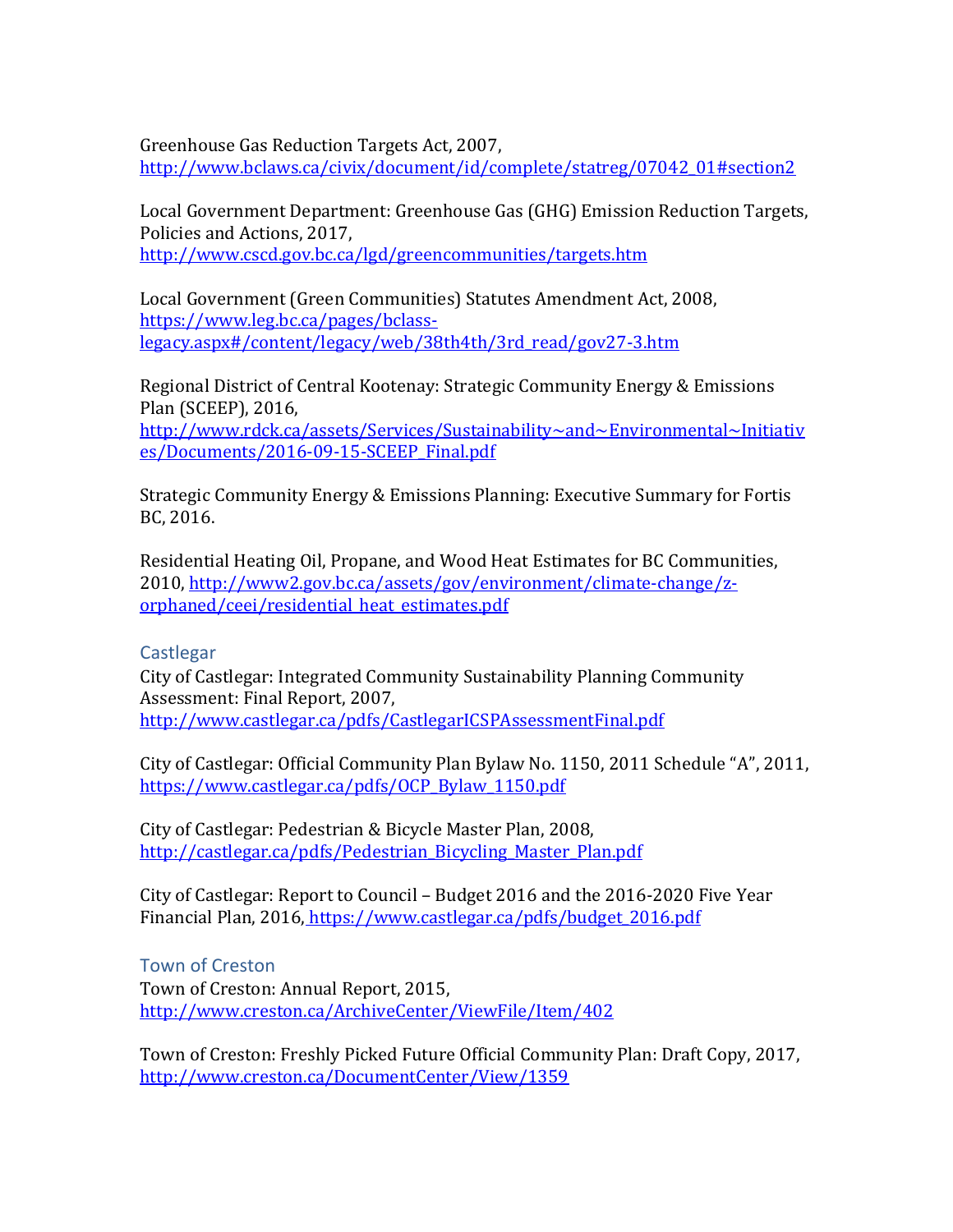Town of Creston: Official Community Plan Bylaw No. 1532, 2001, http://www.creston.ca/DocumentCenter/Home/View/437

Village of Kaslo

A Sustainability Strategy for the Village of Kaslo: Final Draft, 2014, http://www.fraserbasin.bc.ca/ Library/SPC Documents/Sustainability Strategy for Kaslo-Final Draft v2.pdf

Kaslo InfoNet Society: Presidents' Report, 2016, https://kin.bc.ca/2016-kasloinfonet-society-presidents-report/

Village of Kaslo: Corporate Strategic Plan, 2015, https://kaslo.civicweb.net/filepro/documents/2134?preview=5329

Village of Kaslo: Finical Statements of, 2015, https://kaslo.civicweb.net/document/6835

Village of Kaslo: Official Plan, 2011, https://kaslo.civicweb.net/document/1838

Village of Nakusp

Electoral Area "K" - The Arrow Lakes Official Community Plan Bylaw No. 2022, 2009, http://www.rdck.ca/assets/Government/Bylaws/Land~Use-Planning/2022\_K\_OCP.pdf

Nakusp Wins B.C. Community Energy Award, 2012, http://www.arrowlakesnews.com/news/180873511.html

Village of Nakusp: Annual Report, 2015, http://nakusp.com/wpcontent/uploads/2016/07/2015-Annual-Report.pdf

Village of Nakusp: Micro Hydro, 2016, http://nakusp.com/municipalservices/utilities/water/micro-hydro/

Nelson

City of Nelson: 2015-2018 Strategic Plan, n.d., http://www.nelson.ca/assets/City~Services/Pubs~and~Reports/StrategicPlan\_Nel son\_2015\_2018.pdf

City of Nelson: 2015 Annual Report, n.d.,

http://www.nelson.ca/assets/City~Services/Pubs~and~Reports/Annual~Reports /2015%20Annual%20Report.pdf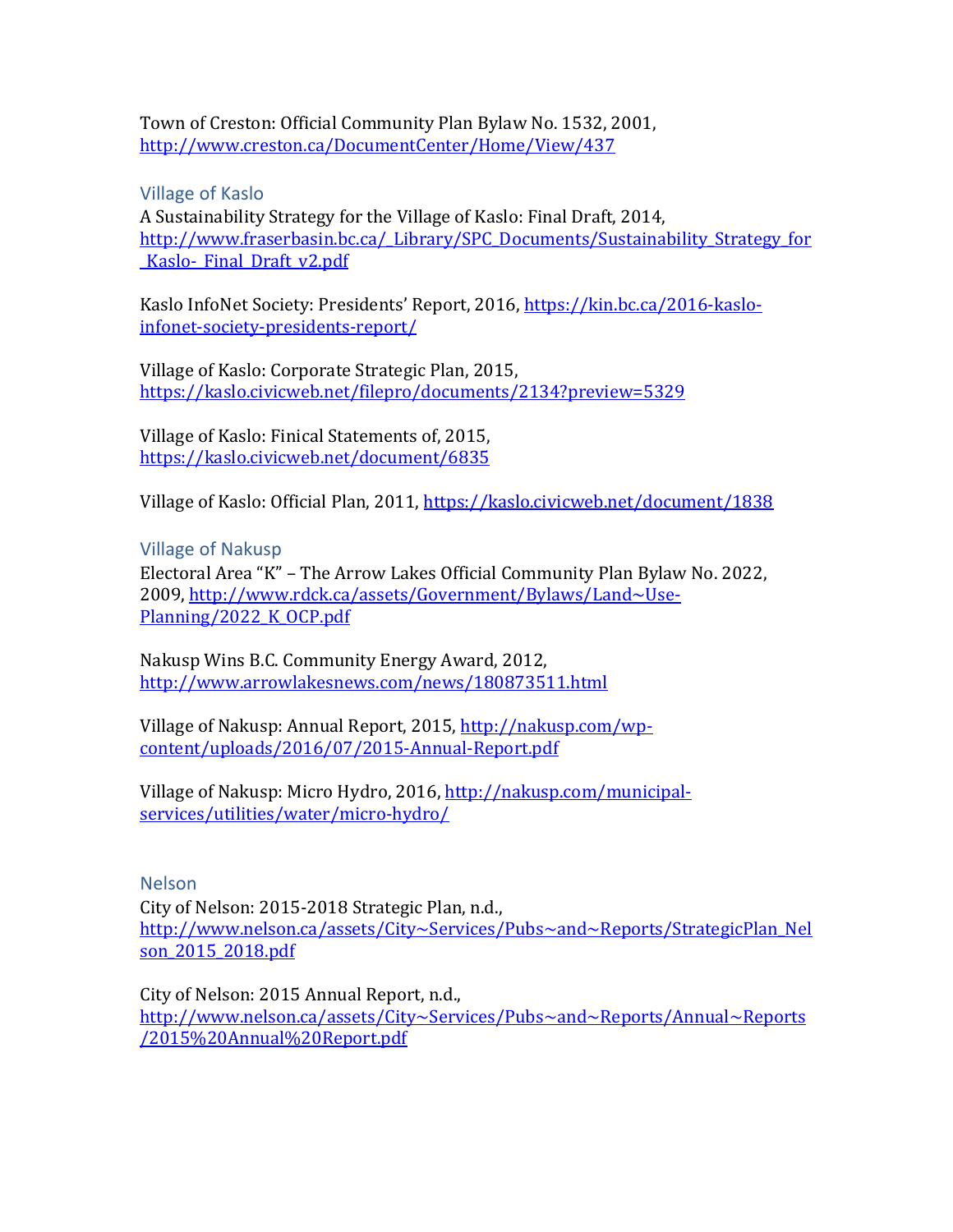City of Nelson: Greenhouse Gas Reduction Plan: Corporate Operations, 2010, http://www.nelson.ca/assets/City~Services/Pubs~and~Reports/GHG%20Reducti on%20Plan%20-%20web%20version.pdf

City of Nelson: Low Carbon Path to 2040: Community Energy and Emissions Action Plan, 2011.

http://www.nelson.ca/assets/City~Services/Pubs~and~Reports/Development~Se rvices/Low%20Carbon%20Path%20- %20August%2031%20revised%20Sept.22.11.pdf

City of Nelson: Official Community Plan Bylaw No. 3247, 2013, http://www.nelson.ca/assets/City~Services/Development~Services~and~Sustain ability/Sustainability/Schedule%20A\_OCP\_Bylaw%203247.pdf

City of Nelson: Path to 2040 Sustainability Strategy, 2010. http://www.nelson.ca/assets/City~Services/Pubs~and~Reports/Development~Se rvices/SustainabilityStrategy.pdf

**Silverton** 

Village of Silverton: Annual Report & Financial Statements, 2015, http://www.silverton.ca/Documents/Documents/Financial%20Reports/2015%20 Annual%20Report.pdf

Village of Silverton: Official Community Plan, 2010, http://www.silverton.ca/Documents/Documents/Official%20Community%20Plan /Silverton%20O.C.P.%202010.pdf

Rossland

City of Rossland: Active Transportation Plan, 2009, http://www.rossland.ca/node/656

City of Rossland: Annual Report 2015, 2016, http://www.rossland.ca/sites/default/files/corporate-services\_annualreports\_2015-annual-report\_2016-12-19.pdf

City of Rossland: Corporate GHG Reduction Plan 2016, 2017, http://www.rossland.ca/node/3698

City of Rossland: Strategic Community Energy & Emissions Plan, 2015, http://www.rossland.ca/sites/default/files/report\_energy-and-climatechange\_community-energy-and-emissions-plan-2015\_2017-01-17.pdf

Communities Adapting to Climate Change Initiative: Final Report, 2010, http://www.rossland.ca/sites/default/files/report\_energy-and-climate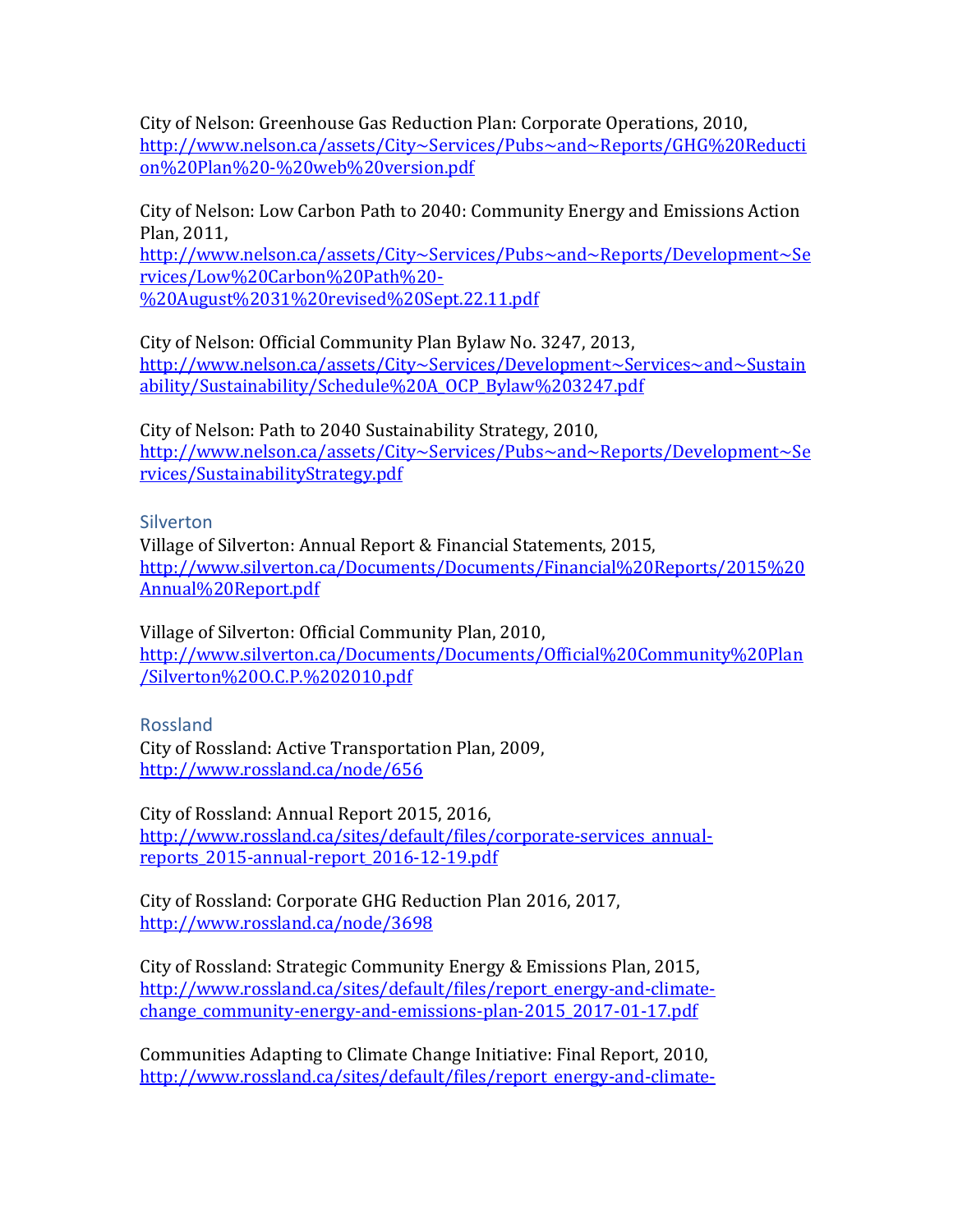change\_communities-adapting-to-climate-change-initiative-final-report\_2010-09-30.pdf

Energy Task Force: Visions to Actions, 2016, http://visionstoaction.ca/content/energy

State of Rossland 2014: Indicator Update Report, 2015, http://www.rossland.ca/sites/default/files/report\_visions-to-action-- ssp\_indicator-report---state-of-rossland-2014\_2015-02-13.pdf

Sustainability Commission Bylaw, 2013,

http://www.rossland.ca/sites/default/files/city-hall\_bylaws\_sustainabilitycommission-bylaw-2556\_2013-07-15.pdf

Visions to Action: City of Rossland Strategic Sustainability Plan, 2008. http://www.rossland.ca/sites/default/files/report\_visions-to-action---ssp\_visionsto-action---strategic-sustainability-plan\_2012-01-17.pdf

**Trail** 

City of Trail: Annual Report 2015, 2016, http://www.trail.ca/en/inside-cityhall/resources/2015.ANNUAL.REPORT.pdf

City of Trail: Official Community Plan, 2010, http://www.trail.ca/en/inside-cityhall/resources/OCP\_JUNE\_2010\_complete.pdf

Columbia River Skywalk, Chosen Name for Pipeline/Pedestrian Bridge, n.d., http://kootenaybiz.com/bizblog/article/columbia\_river\_skywalk\_chosen\_name\_for pipeline\_pedestrian\_bridge

Teck: Trail Operations, 2015, http://www.teck.com/operations/canada/operations/trail-operations-5672/

Vancouver

City of Vancouver Annual Report 2015, 2016, http://council.vancouver.ca/20160503/documents/a6.pdf

City of Vancouver: Greenest City 2020 Action Plan, 2012, http://vancouver.ca/files/cov/Greenest-city-action-plan.pdf

City of Vancouver: Greenest City 2020 Action Plan Part Two: 2015-2020, 2015, http://vancouver.ca/files/cov/greenest-city-2020-action-plan-2015-2020.pdf

City of Vancouver: Renewable City Strategy, 2015, http://vancouver.ca/files/cov/renewable-city-strategy-2015.pdf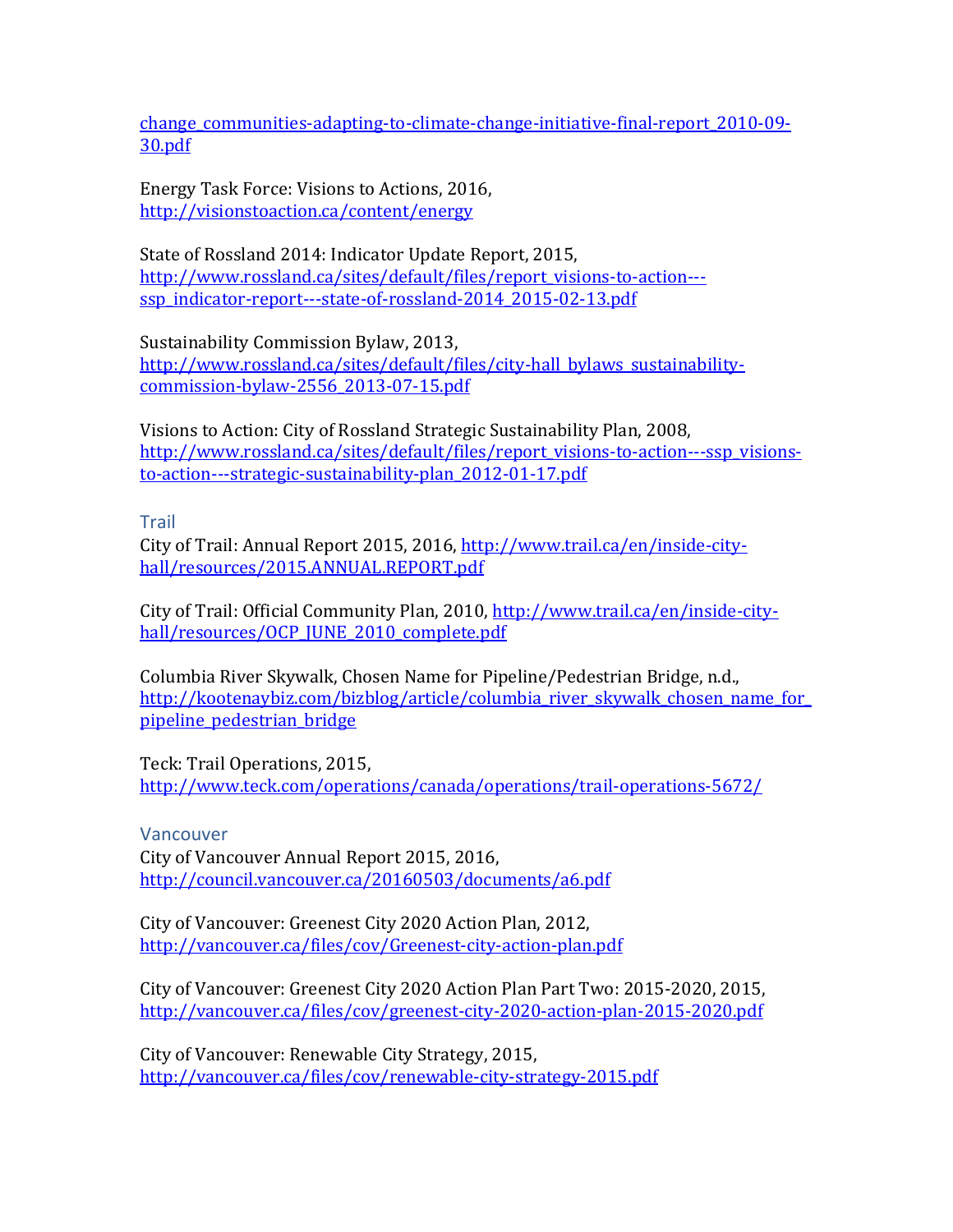City of Vancouver: Renewable City Strategy 2015-2050, n.d. http://vancouver.ca/files/cov/renewable-city-strategy-booklet-2015.pdf

City of Vancouver: Renewable City Strategy Summary, 2016, http://vancouver.ca/files/cov/renewable-city-strategy-summary.pdf

Oxford County Oxford County: 2015-2018 Strategic Plan Vibrant Communities, n.d., http://www.oxfordcounty.ca/general/strategicplan/pdf/2015- 2018StrategicPlan.pdf

Oxford County: A Community Sustainability Plan Draft, 2015, http://futureoxford.ca/general/sustainabilityplan/pdf/2015\_FutureOxford\_Commu nitySustainabilityPlan.pdf

Oxford County: Consolidated Financial Statements 2015, 2015, http://www.oxfordcounty.ca/Portals/15/Documents/Finance/2015/Statements/C onsolidated%20Financial%20Report%20December%2031%202015.pdf

Oxford County: Draft 100% Renewable Energy Plan for Community Comment and Input, 2016, 

http://www.oxfordcounty.ca/Portals/15/Documents/SpeakUpOxford/2016/100R E/OCDraft100REPlan20160622.pdf

Newsroom: Oxford County Commits to 100% Renewable Energy by 2050, 2015, http://www.oxfordcounty.ca/Home/Newsroom/News-Details/ArticleId/4395/Oxford-County-commits-to-100-renewable-energy-by-2050

New Denver

Arrow Lake News: Students Get Hands on Experience with Solar Power, 2015, http://www.arrowlakesnews.com/news/337548271.html

Village of New Denver: Annual Report 2014, 2014, http://newdenver.ca/wpcontent/uploads/2012/08/2014-Annual-Report-with-financial-statements.pdf

Village of New Denver: Climate Action Revenue Incentive Program (CARIP) Public Reporting – Climate Actions Survey 2014, 2014.

Village of New Denver: Official Community Plan Bylaw No. 611, 2012, http://newdenver.ca/wp-content/uploads/2014/01/OCP-amendments-2012.pdf

Salmo

Climate Action Reserve Fund (CARIP) Policy, 2016, http://salmo.ca/wpcontent/uploads/2016/11/A-005-CARIP-Policy.pdf